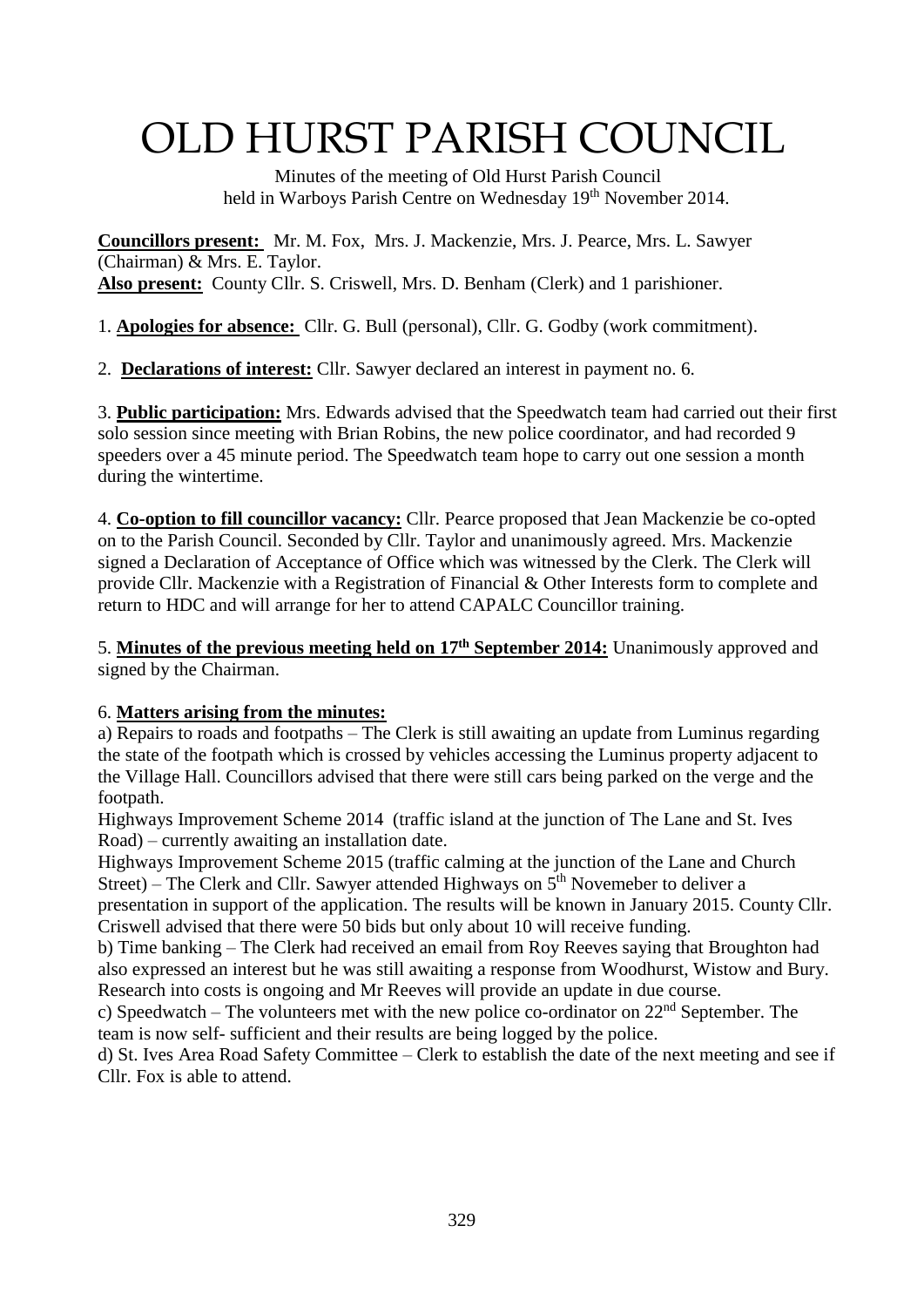### 7. **Planning - Update on applications previously discussed.**

1400961FUL – Change of use to car sales. Unit 6, Grove Business Centre, The Grove, Old Hurst, PE28 3AA. Approved by HDC.

1400509FUL – Erection of a function barn following demolition of existing agricultural storage barn, Church Farm, Church Street, Old Hurst. Approved by HDC.

1401334PACOU – Prior approval for conversion of existing agricultural buildings to 1 x 2 bed, 1 x 3 bed and 1 x 4 bed dwellings. Top Farm, St. Ives Road, Old Hurst. Approved by HDC.

### 8. **Finance.**

a) Payment of outstanding debts.

Cllr. Taylor proposed retrospective approval of payment of items (1) to (6) and approval of payment of items  $(7) & (8)$ . Seconded by Cllr. Fox and unanimously agreed.

- (1) Cq. No. 000400 £60.00, SR Howell & Co., payroll services to  $30<sup>th</sup>$  September.
- (2) Cq. No.  $000401 \text{\textsterling}97.60$ , Mrs. D. Benham, wages & expenses for September.
- (3) Cq. No. 000402 £22.60, HMRC, PAYE/NI September.
- (4) Cq. No. 000403 £121.21, Mrs. D. Benham, wages & expenses for October.
- (5) Cq. No. 000404 £22.60, HMRC, PAYE/NI for October.
- (6) Cq. No. 000405 £25.00, Mrs. L. Sawyer, reimbursement for purchase of bulbs agreed at the last meeting.
- (7) Cq. No. 000406 £69.13, K & M Lighting, quarterly street lighting maintenance fee.
- (8) Cq. No. 000407 £22.00, Warboys Parish Council, room hire fee for Parish Council meeting. Cllr. Sawyer took no part in the vote having declared an interest in payment (6).
- b) Current position.

A copy of the receipts and payments and bank reconciliation was handed to each councillor. A copy will be attached to the minutes.

c) Budget and precept for 2014/15.

The Clerk provided details of the spend to date against the budget for the current financial year and a draft budget for 2015/16. Cllr. Fox proposed that Old Hurst Parish Council set a budget of £4800 and requests a precept of £4800. Seconded by Cllr. Pearce and unanimously agreed.

9. **Police matters:** Crimes in Old Hurst shown on the police website: August – 1, September – nil.

#### 10. **Correspondence.**

- a) An electoral review of Cambridgeshire County Council is taking place. The consultation can be viewed at [www.consultation.lgbce.org.uk](http://www.consultation.lgbce.org.uk/) and ends on 19<sup>th</sup> January 2015.
- b) Preferred bidder selected to improve older people's healthcare and adult community services.
- c) HDC Strategic Partnership Growth & Infrastructure Group meeting notes.
- d) Local Joint Committee, 24th November, Civic Suite. Cllr. Sawyer to attend.

e) Potential redevelopment of RAF Wyton – letter advising that Crest Nicholson have been selected as the development partner for the site.

# 12. **Reports from councillors.**

The Chairman read a report from Mrs Godby regarding the status of the Village Hall. Clerk to ask Highways to inspect St. Ives Road, from the t-junction with the Woodhurst Road to the junction with The Lane, as bumps are appearing in the carriageway. Clerk to report broken road edges on the Woodhurst Road. Clerk to obtain a quote to refurbish the three village benches in the spring. Cllr. Fox advised that the school bus was once again picking up the children from the end of Wellington Close thanks to County Cllr. Criswell's intervention.